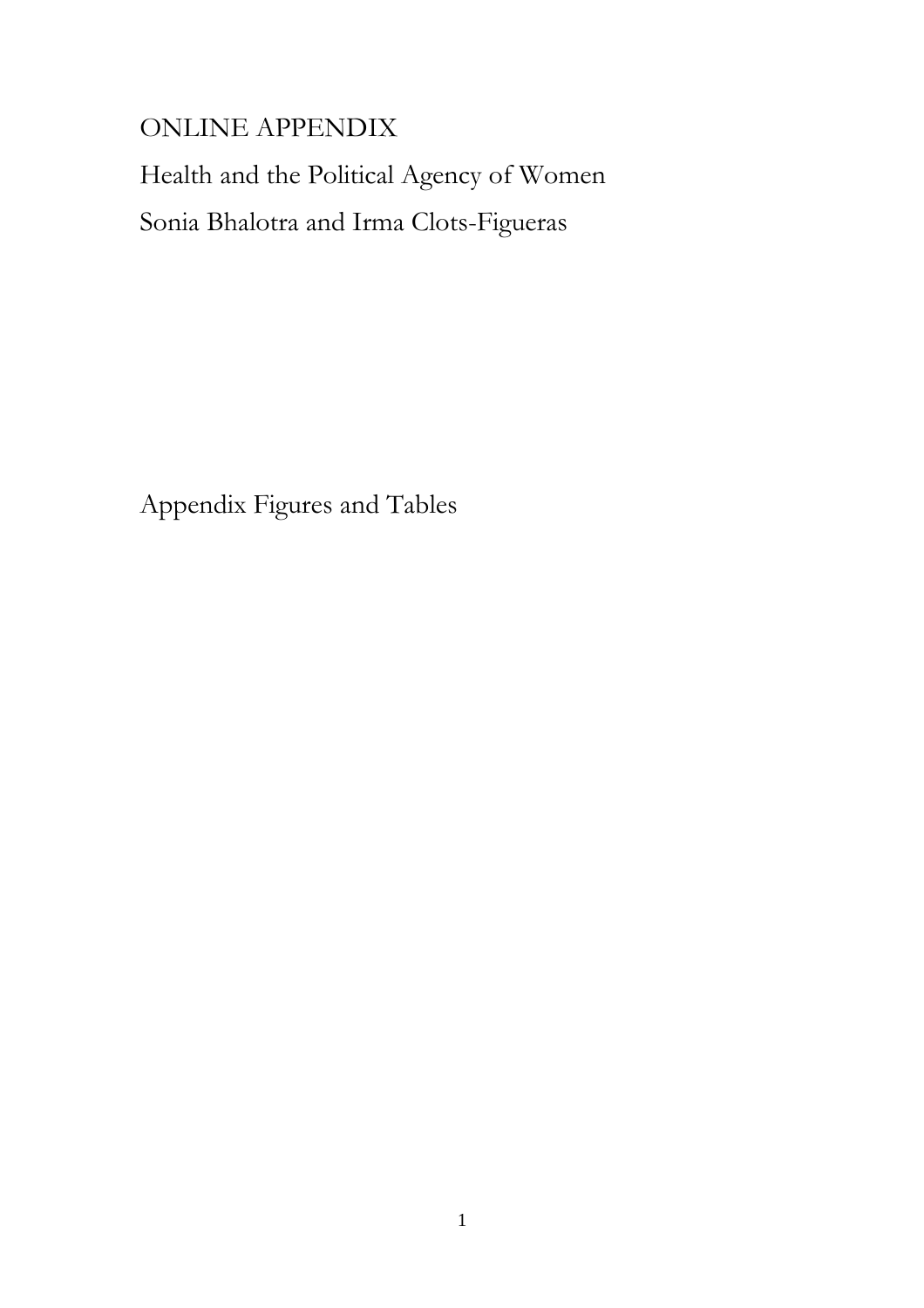**Figure A1: Fraction of seats in the district won by a female politician.**



**Figure A2: Predicted neonatal mortality risk against the share of women politicians in the district of birth** (using district averages)

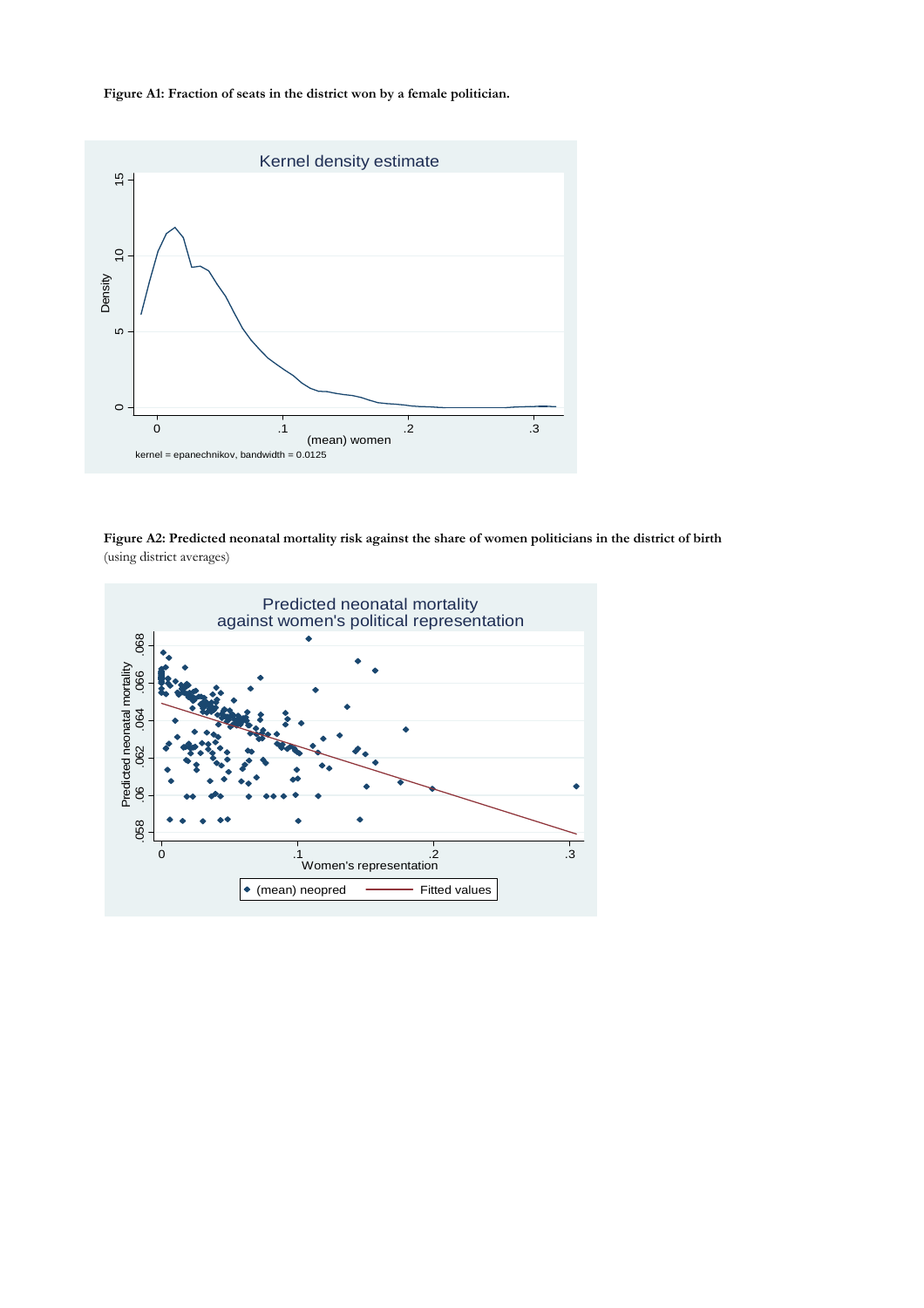# **Table A1: Probability that a Woman Wins in a Close Election against a Man**

| Dependent variable: proportion of women who won in close elections           |                  |
|------------------------------------------------------------------------------|------------------|
| against a man per district and electoral year. Sample 1967-2001.             | 1                |
| Proportion of seats contesting close elections Congress                      | $-1.412$         |
|                                                                              | (2.607)          |
| Proportion of seats contesting close elections Regional Parties              | $-3.332$         |
|                                                                              | (4.882)          |
| Proportion of seats contesting close elections Hindu                         | $-1.247$         |
|                                                                              | (2.706)          |
| Proportion of seats contesting close elections Janata                        | $-1.81$          |
|                                                                              | (2.075)          |
| Proportion of seats contesting close elections Others                        | $-0.433$         |
|                                                                              | (2.389)          |
| Proportion of seats contesting close elections Independent                   | $-1.546$         |
| Dummy=1 if the district never had close elections before                     | (2.303)<br>0.241 |
|                                                                              | (0.635)          |
| Proportion of urban population                                               | 12.587           |
|                                                                              | (12.85)          |
| Number of times that a woman has won an election in the district in the past | $-0.006$         |
|                                                                              | (0.051)          |
| Proportion of SC/ST population                                               | 18.497           |
|                                                                              | (19.496)         |
| Proportion of population that is female                                      | $-15.535$        |
|                                                                              | (27.662)         |
| Male literacy rate                                                           | $-1.923$         |
|                                                                              | (10.817)         |
| Female literacy rate                                                         | $-0.494$         |
|                                                                              | (7.249)          |
| Proportion of seats reserved for SC/ST's                                     | $-2.931$         |
|                                                                              | (5.313)          |
| Observations                                                                 | 164              |
| Adjusted R-squared                                                           | $-0.059$         |

Robust standard errors clustered at the district level. District and year fixed effects are included in theregression.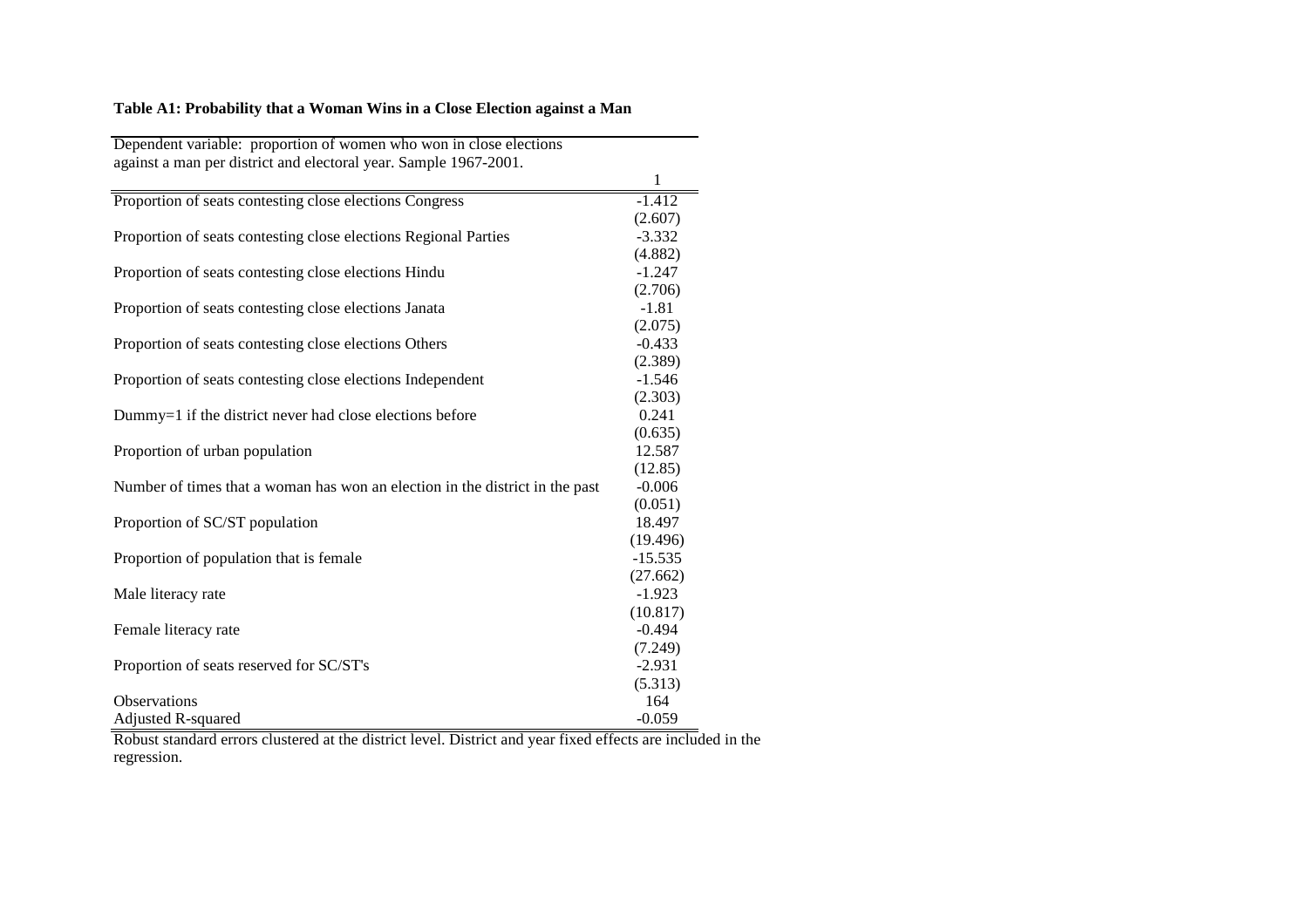| Unit of observation: candidate. Sample 1967-2001. |            |                                                  |              |
|---------------------------------------------------|------------|--------------------------------------------------|--------------|
| Group                                             | Man won    | Woman won<br>in close election in close election | Difference   |
| Other female candidates in the constituency       |            |                                                  |              |
| <b>Observations</b>                               | 120        | 110                                              |              |
| Mean                                              | 0.2833     | 0.3636                                           | $-0.0803$    |
| <b>Std Error</b>                                  | 0.0582     | 0.0616                                           | 0.0847       |
| Winner was the incumbent                          |            |                                                  |              |
| <b>Observations</b>                               | 120        | 110                                              |              |
| Mean                                              | 0.2167     | 0.2182                                           | $-0.0015$    |
| <b>Std Error</b>                                  | 0.0378     | 0.0396                                           | 0.0547       |
| Number of close elections in the past             |            |                                                  |              |
| <b>Observations</b>                               | 120        | 110                                              |              |
| Mean                                              | 1.0750     | 1.0727                                           | 0.0023       |
| <b>Std Error</b>                                  | 0.0241     | 0.0249                                           | 0.0347       |
| Votes received by the winner                      |            |                                                  |              |
| <b>Observations</b>                               | 120        | 110                                              |              |
| Mean                                              | 31894.1700 | 33596.4500                                       | $-1702.2880$ |
| <b>Std Error</b>                                  | 1328.4220  | 1330.2330                                        | 1883.4150    |
| Total votes in the constituency                   |            |                                                  |              |
| <b>Observations</b>                               | 120        | 110                                              |              |
| Mean                                              | 80188.3300 | 80947.2700                                       | -758.9394    |
| Std Error                                         | 2769.9040  | 2655.8640                                        | 3851.7720    |

# **Constituency and Candidate Characteristics: Close Elections between Women and Men**

**Table A2**

Note: Although the mean and median differences in the number of other female candidates are not significantly different between constituencies in which a man narrowly wins against a woman vs those in which a woman narrowly wins against a man, we investigated the distribution of this variable. We can also reject the null that the two distributions are different: the Mann-Whitney-Wilkinson test which is robust to small numbers of observations has a p- value of 0.2718. However, in the subset of cases where the number of other female candidates is two, women appear more likely to win. We therefore re-estimated the model (a) controlling for other female candidates in the first and second stage of the IV estimation and (b) dropping districts in which there is a constituency where the number of other female candidates is 2. The estimates are robust to these variations, see Table A7.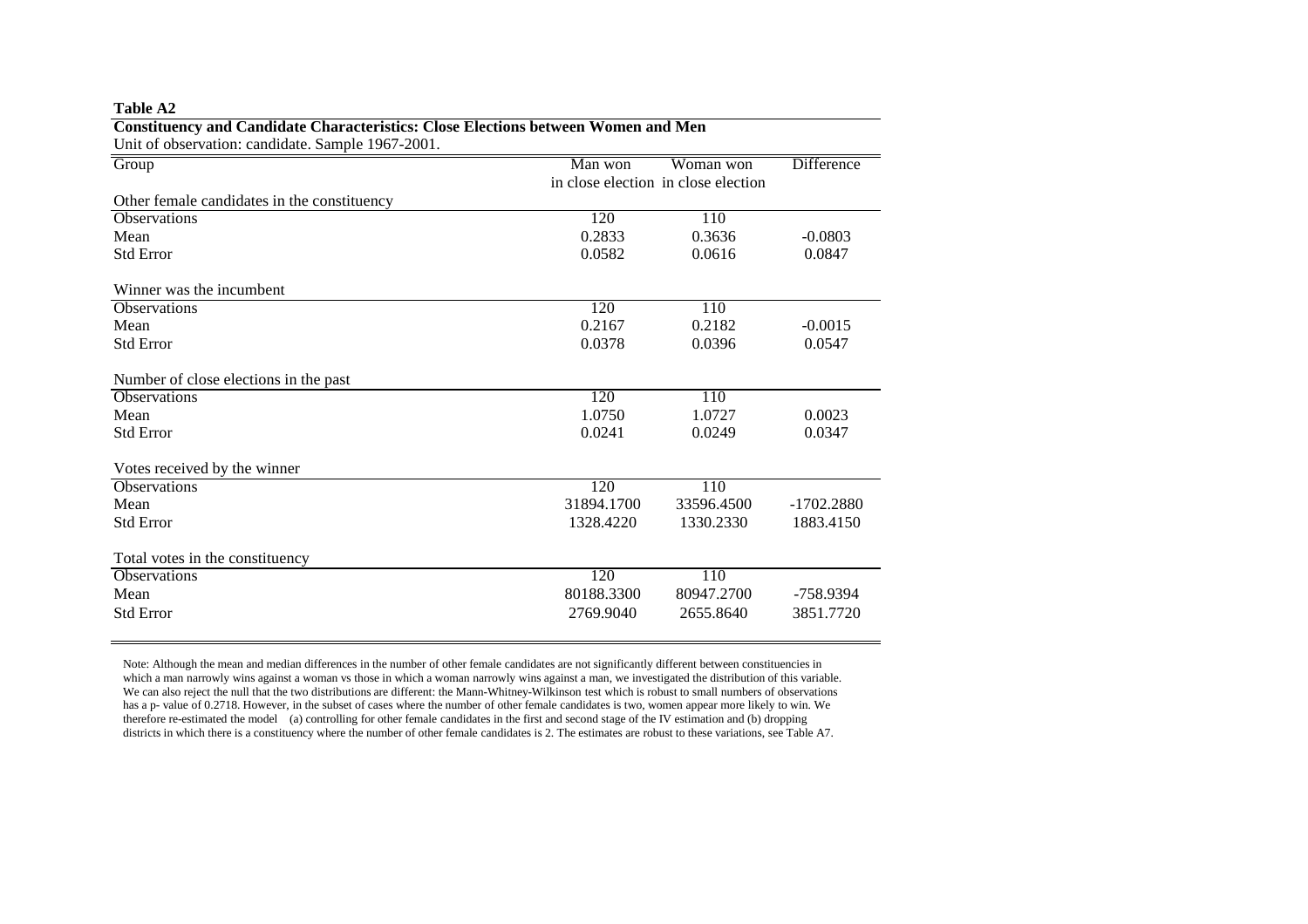| <b>Comparison: Districts with and without Close Elections</b> |              |                 |                    |             |
|---------------------------------------------------------------|--------------|-----------------|--------------------|-------------|
| (District in an electoral year, sample 1967-2001)             |              | Close elections | No close elections |             |
|                                                               |              |                 |                    | P Val. Diff |
| Urban population (prop)                                       | mean         | 0.2149          | 0.1947             | 0.0017      |
|                                                               | sd           | 0.0052          | 0.0039             |             |
|                                                               | observations | 968             | 1124               |             |
| Male literacy rate                                            | mean         | 0.5241          | 0.5454             | 0.0034      |
|                                                               | sd           | 0.0054          | 0.0049             |             |
|                                                               | observations | 946             | 1098               |             |
| Female literacy rate                                          | mean         | 0.2878          | 0.2865             | 0.8719      |
|                                                               | sd           | 0.0059          | 0.0054             |             |
|                                                               | observations | 946             | 1098               |             |
| SC/ST population (prop)                                       | mean         | 0.2618          | 0.2443             | 0.0031      |
|                                                               | sd           | 0.0047          | 0.0038             |             |
|                                                               | observations | 968             | 1124               |             |
| SC/ST seats proportion                                        | mean         | 0.2564          | 0.2178             | 0.0000      |
|                                                               | sd           | 0.0055          | 0.0054             |             |
|                                                               | observations | 1223            | 1323               |             |
| Seats total                                                   | mean         | 10.8397         | 7.9426             | 0.0000      |
|                                                               | sd           | 0.1382          | 0.1259             |             |
|                                                               | observations | 1223            | 1323               |             |
| Any educational institution                                   | mean         | 0.8212          | 0.7932             | 0.0154      |
|                                                               | sd           | 0.0079          | 0.0084             |             |
|                                                               | observations | 316             | 348                |             |
| Hospitals                                                     | mean         | 0.0290          | 0.0262             | 0.4327      |
|                                                               | sd           | 0.0025          | 0.0025             |             |
|                                                               | observations | 736             | 812                |             |

# **Table A3**

#### **Table A4 Proportion of Seats Won by Parties**

| <b>Proportion of Seats Won by Parties</b> |  |  |
|-------------------------------------------|--|--|
|                                           |  |  |

|                  | Close Elections | No close elections |           |
|------------------|-----------------|--------------------|-----------|
| Party            | Percent         | Percent            | val. Diff |
|                  |                 |                    |           |
| Congress         | 40.43           | 41.16              | 0.8249    |
| Hard Left        | 7.83            | 8.17               | 0.8483    |
| Hindu            | 11.74           | 11.44              | 0.8857    |
| Independents     | 6.96            | 5.81               | 0.4609    |
| Janata           | 9.57            | 13.98              | 0.0542    |
| Regional         | 12.61           | 10.38              | 0.2706    |
| Soft Left        | 3.91            | 2.31               | 0.1078    |
| <b>Others</b>    | 6.96            | 6.75               | 0.9017    |
| Total            | 100             | 100                |           |
| Sample 1967-2001 |                 |                    |           |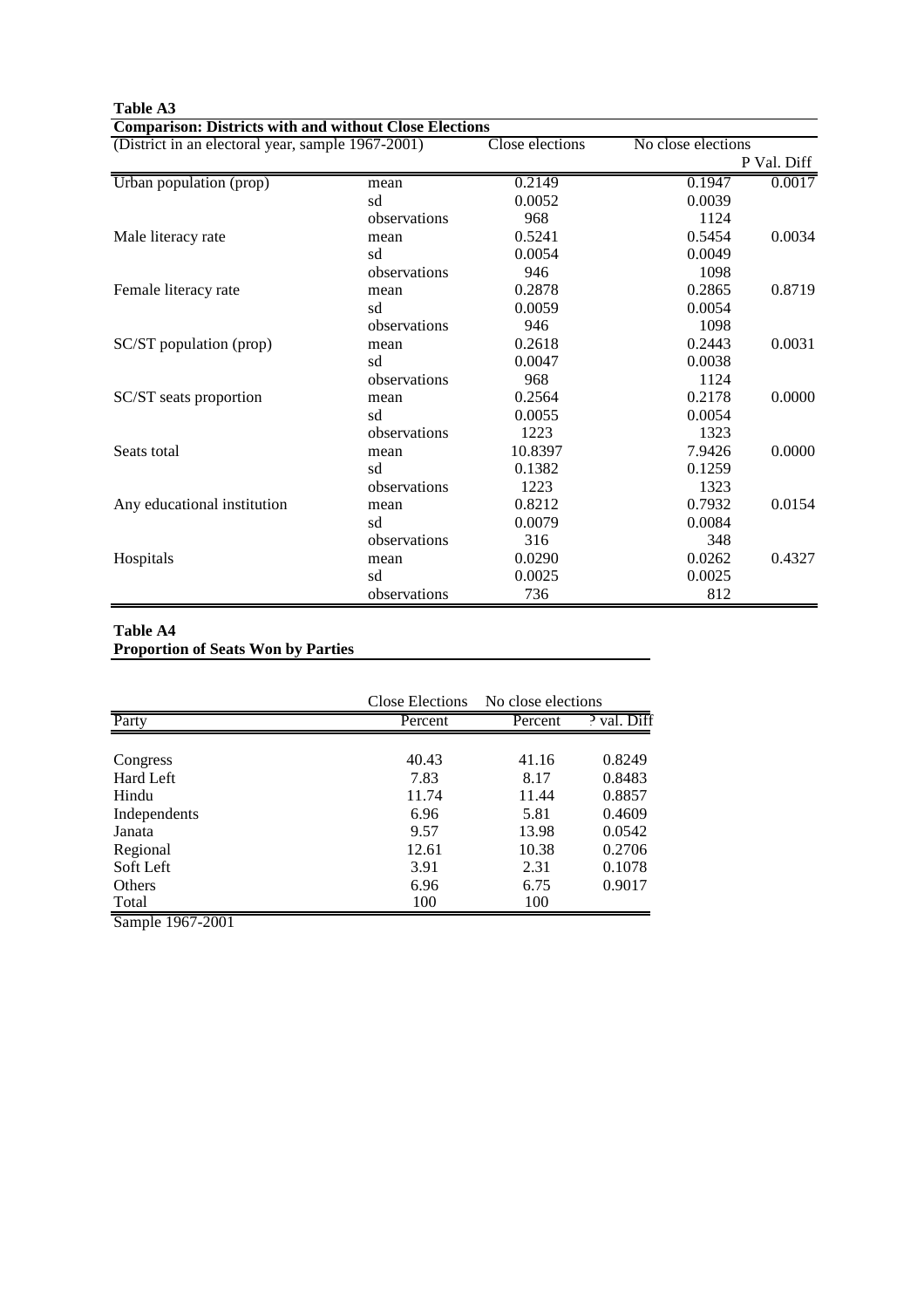# **Table A5: District Characteristics: Close Elections between Women and Men**  Unit of observation: district- electoral year. Sample 1967-2001

| Differences in the proportion of urban population                                                   | $-0.0102$ |
|-----------------------------------------------------------------------------------------------------|-----------|
| (Districts in which more men than women won compared to districts in which more women than men won) | 0.0179    |
| Differences in male literacy rate                                                                   | $-0.0292$ |
| (Districts in which more men than women won compared to districts in which more women than men won) | 0.0255    |
| Differences in female literacy rate                                                                 | $-0.0282$ |
| (Districts in which more men than women won compared to districts in which more women than men won) | (0.0296)  |
| Differences in the proportion of villages with educational institutions                             | 0.0147    |
| (Districts in which more men than women won compared to districts in which more women than men won) | (0.0342)  |
| Differences in the proportion of villages with hospitals                                            | 0.0055    |
| (Districts in which more men than women won compared to districts in which more women than men won) | (0.0107)  |
| Differences in the proportion of SC/ST reserved seats                                               | $-0.0038$ |
| (Districts in which more men than women won compared to districts in which more women than men won) | (0.0272)  |
| Differences in the proportion of seats won by women who won in elections that are not close         | $-0.0013$ |
| (Districts in which more men than women won compared to districts in which more women than men won) | (0.0083)  |
| Differences in the proportion of seats won by men who won in elections that are not close           | $-0.0123$ |
| (Districts in which more men than women won compared to districts in which more women than men won) | (0.0103)  |
| Number of districts with election-years                                                             | 201       |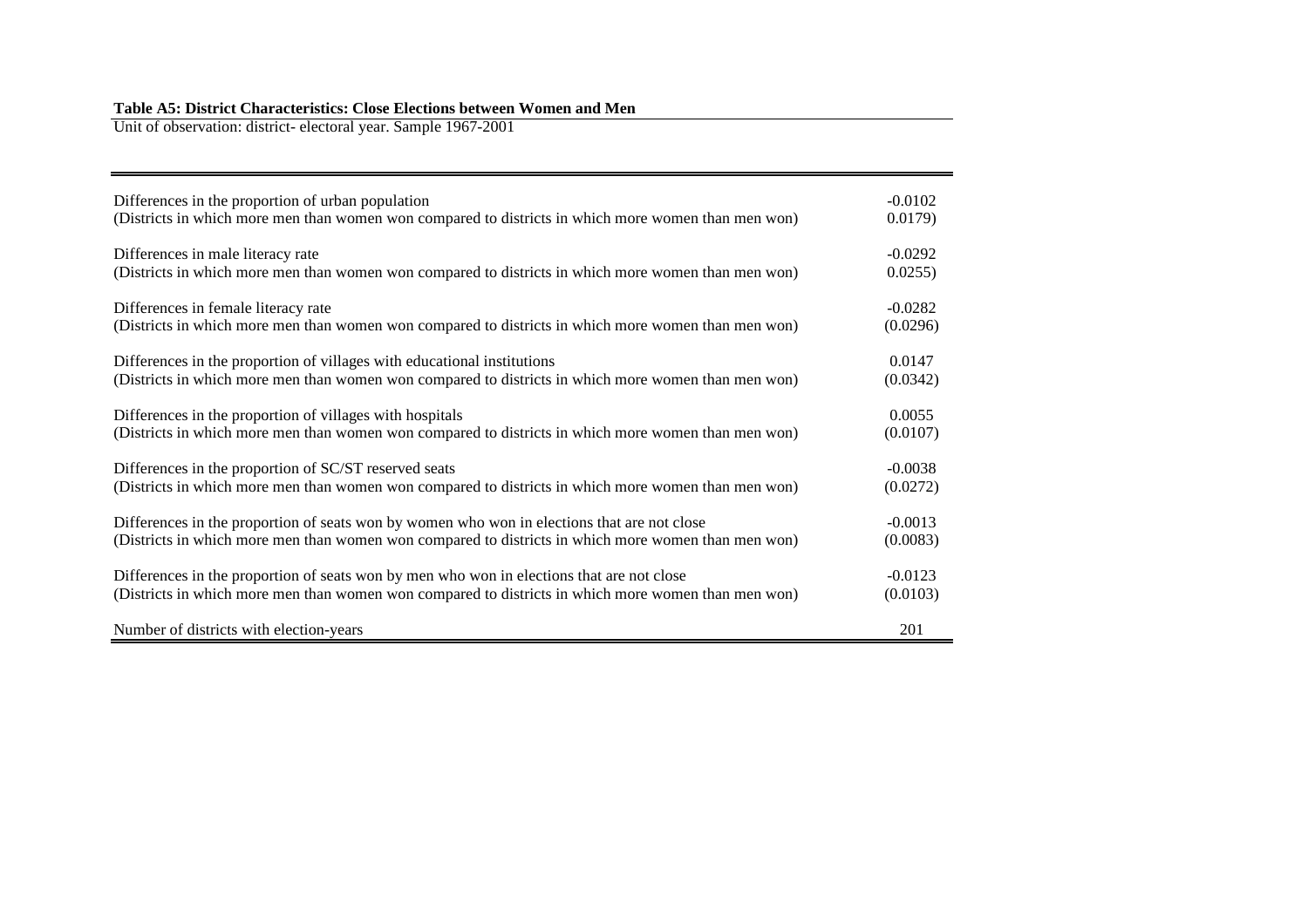### **Table A6: Full set of covariates for baseline regression (column 6, Table 2)**

| VARIABLES                                                          | neonatal mortality |
|--------------------------------------------------------------------|--------------------|
|                                                                    |                    |
| Fraction of seats in district won by female politician             | $-0.2061***$       |
|                                                                    | (0.078)            |
| Fraction of seats in the district that had close elections between | 0.0258             |
| women and men                                                      | (0.037)            |
| Female literacy rate                                               | $-0.1407$          |
|                                                                    | (0.119)            |
| Male literacy rate                                                 | 0.0327             |
|                                                                    | (0.138)            |
| Proportion of SC/STs                                               | $-0.1514$          |
|                                                                    | (0.120)            |
| Proportion of the population that is urban                         | $-0.0202$          |
|                                                                    | (0.120)            |
| Proportion of the population that is female                        | 0.3528             |
|                                                                    | (0.858)            |
| Female dummy                                                       | $-0.0096***$       |
|                                                                    | (0.002)            |
| Birth order 2                                                      | $-0.0312***$       |
|                                                                    | (0.003)            |
| Birth order 3                                                      | $-0.0573***$       |
|                                                                    | (0.006)            |
| Birth order 4                                                      | $-0.0817***$       |
|                                                                    | (0.008)            |
| Birth order 5                                                      | $-0.0999***$       |
|                                                                    | (0.011)            |
| Birth order 6                                                      | $-0.1142***$       |
|                                                                    | (0.014)            |
| Birth order 7                                                      | $-0.1186***$       |
|                                                                    | (0.016)            |
| Birth order 8                                                      | $-0.1292***$       |
|                                                                    | (0.020)            |
| Birth order 9                                                      | $-0.1454***$       |
|                                                                    | (0.023)            |
| Birth order 10                                                     | $-0.1887***$       |
|                                                                    | (0.029)            |
| Birth order 11                                                     | $-0.1089***$       |
|                                                                    | (0.040)            |
| Birth order 12                                                     | $-0.2282***$       |
|                                                                    | (0.079)            |
| Birth order 13                                                     | $-0.0064$          |
|                                                                    | (0.230)            |
| Birth order 14                                                     | $-0.2419***$       |
|                                                                    | (0.086)            |
| Multiple birth                                                     | $0.3011***$        |
|                                                                    | (0.019)            |
| Observations                                                       | 71,498             |
| Number of mothers                                                  | 18,754             |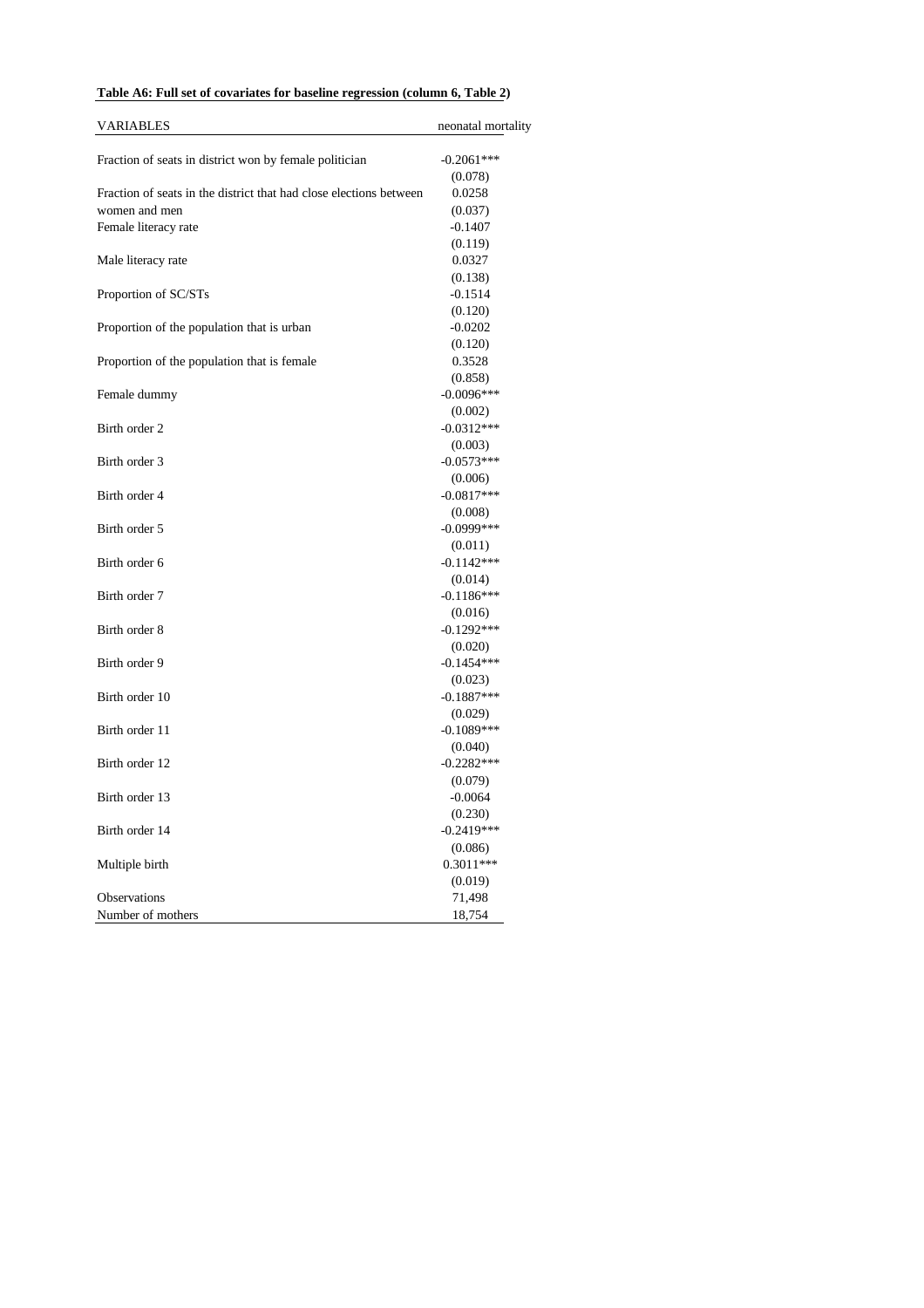#### **Table A7: Other Female Candidates**

| Neonatal mortality                                                           |                         |                        |
|------------------------------------------------------------------------------|-------------------------|------------------------|
| Fraction of seats in the district<br>won by a female politician              | $-0.2106***$<br>(0.079) | $-0.2024**$<br>(0.081) |
| Controlling for number of other women candidates                             | X                       |                        |
| Dropping districts with constituencies that had<br>2 other female candidates |                         | X                      |
| Mother FE                                                                    | X                       | X                      |
| Cohort FE                                                                    | X                       | X                      |
| Controls                                                                     | X                       | X                      |
| <b>Observations</b>                                                          | 71.498                  | 70.027                 |

See Notes to Table 2. We instrument with close election outcomes as in the baseline specifications for mortality and inputs to health and survival.

| Table A8: Further robustness checks: migration and politician caste |                    |                             |              |              |  |
|---------------------------------------------------------------------|--------------------|-----------------------------|--------------|--------------|--|
|                                                                     |                    | $\mathcal{D}_{\mathcal{L}}$ | 3            | 4            |  |
| <b>VARIABLES</b>                                                    | Neonatal mortality |                             |              |              |  |
| Fraction of seats in the district                                   | 0.0592             | $-0.1089*$                  | $-0.1703**$  |              |  |
| won by a woman                                                      | (0.2364)           | (0.0640)                    | (0.0728)     |              |  |
| Fraction of seats in the district                                   |                    |                             |              | $-0.1109$    |  |
| won by low caste (SC/ST) women                                      |                    |                             |              | (0.085)      |  |
| Fraction of seats in the district                                   |                    |                             |              | $-0.1340*$   |  |
| won by higher caste women                                           |                    |                             |              | (0.077)      |  |
| Robustness                                                          | migrant            | No restriction              | Child born   | gender*caste |  |
|                                                                     | placebo            |                             | current loc  |              |  |
| Cohort FE                                                           | X                  | X                           | X            | X            |  |
| Mother FE                                                           | X                  | X                           | X            | X            |  |
| Controls                                                            | X                  | X                           | X            | X            |  |
| Margins                                                             | 3rd ord pol.       | 3rd ord pol.                | 3rd ord pol. | 3rd ord pol. |  |
| <b>Observations</b>                                                 | 9921               | 129417                      | 102748       | 71,498       |  |
| Number of segid                                                     | 2951               | 33779                       | 27633        | 18,754       |  |

See Notes to Table 2. Using the specification in column 6 of Table 2, column 1 runs the placebo on migration described in the text, effectively matching children to the "wrong" set of politicians. Column <sup>2</sup> removes the baseline restriction which resulted in using only the sample of mothers who had never migrated. Column <sup>3</sup> uses the weaker restriction which is that we include only children who were born in their current <sup>p</sup>lace of residence- so we definitely have them correctly matched to politician gender but we exclude any siblings they may have for whom the match is uncertain. In column 4, we divide the female representation variable by caste.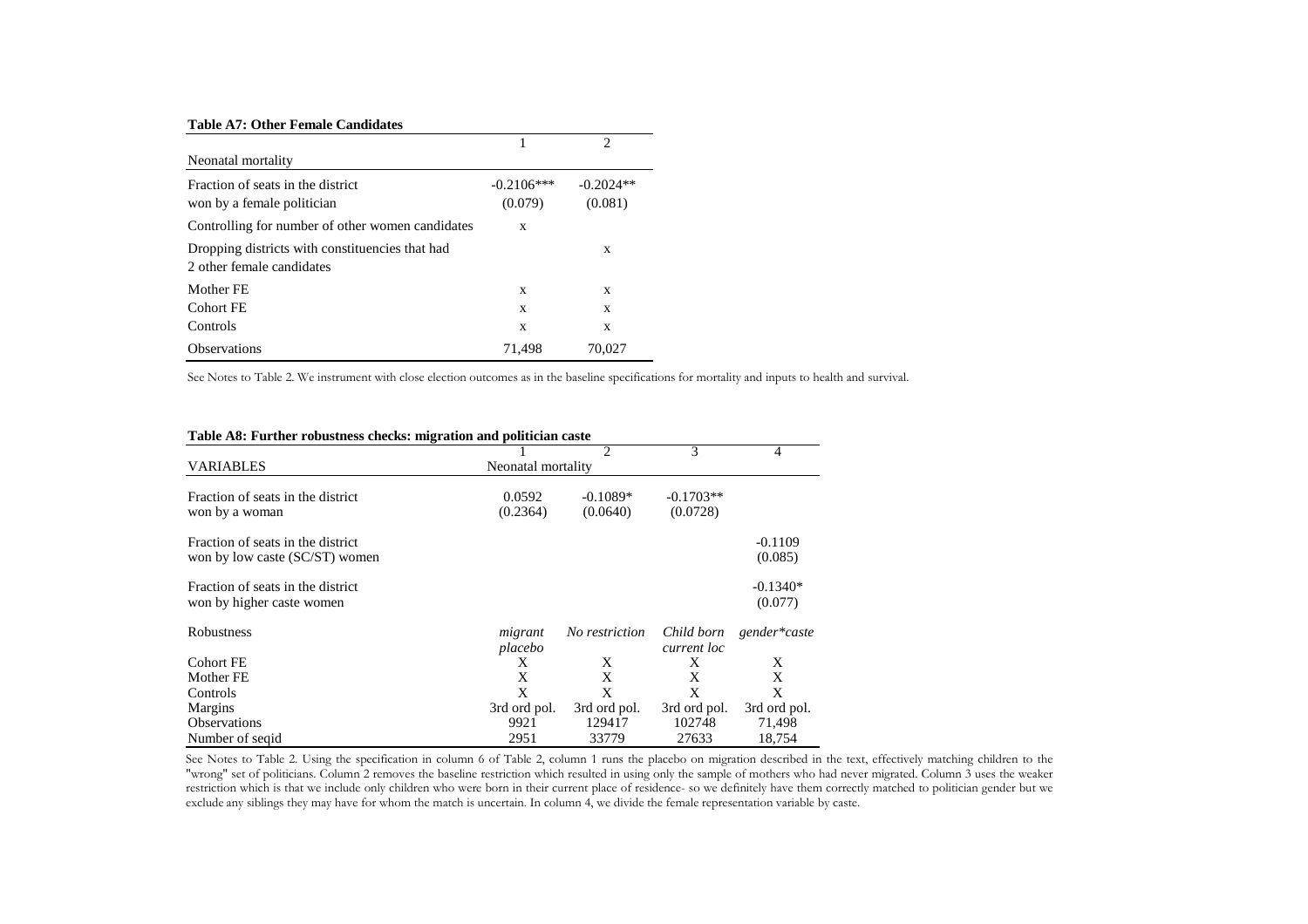| Table A9: Further falsification exercise: Mother's height |         |              |           |           |  |  |
|-----------------------------------------------------------|---------|--------------|-----------|-----------|--|--|
|                                                           | (1)     | (2)          | (3)       | (4)       |  |  |
| Mother's height (mean 151.5 sd 5.77)                      |         |              |           |           |  |  |
| Fraction of seats in the district won by women            | 1.2731  | 1.1662       |           |           |  |  |
| (year before oldest child was born)                       | (3.133) | (2.991)      |           |           |  |  |
| Fraction of seats in the district won by women            |         |              | $-0.2743$ | $-0.6892$ |  |  |
| (year before youngest child was born)                     |         |              | (3.132)   | (3.008)   |  |  |
| Mother group FE                                           |         | X            |           | X         |  |  |
| District FE                                               | X       |              | X         |           |  |  |
| Cohort FE                                                 | X       | X            | X         | X         |  |  |
| Controls                                                  | X       | $\mathbf{x}$ | X         | X         |  |  |
| <b>Observations</b>                                       | 21,129  | 21,129       | 20,795    | 20,795    |  |  |

See Notes to Table 2. We instrument with close election outcomes as in the baseline specifications for mortality and inputs to health and survival. Now mother groups are defined using the same variables as before but height.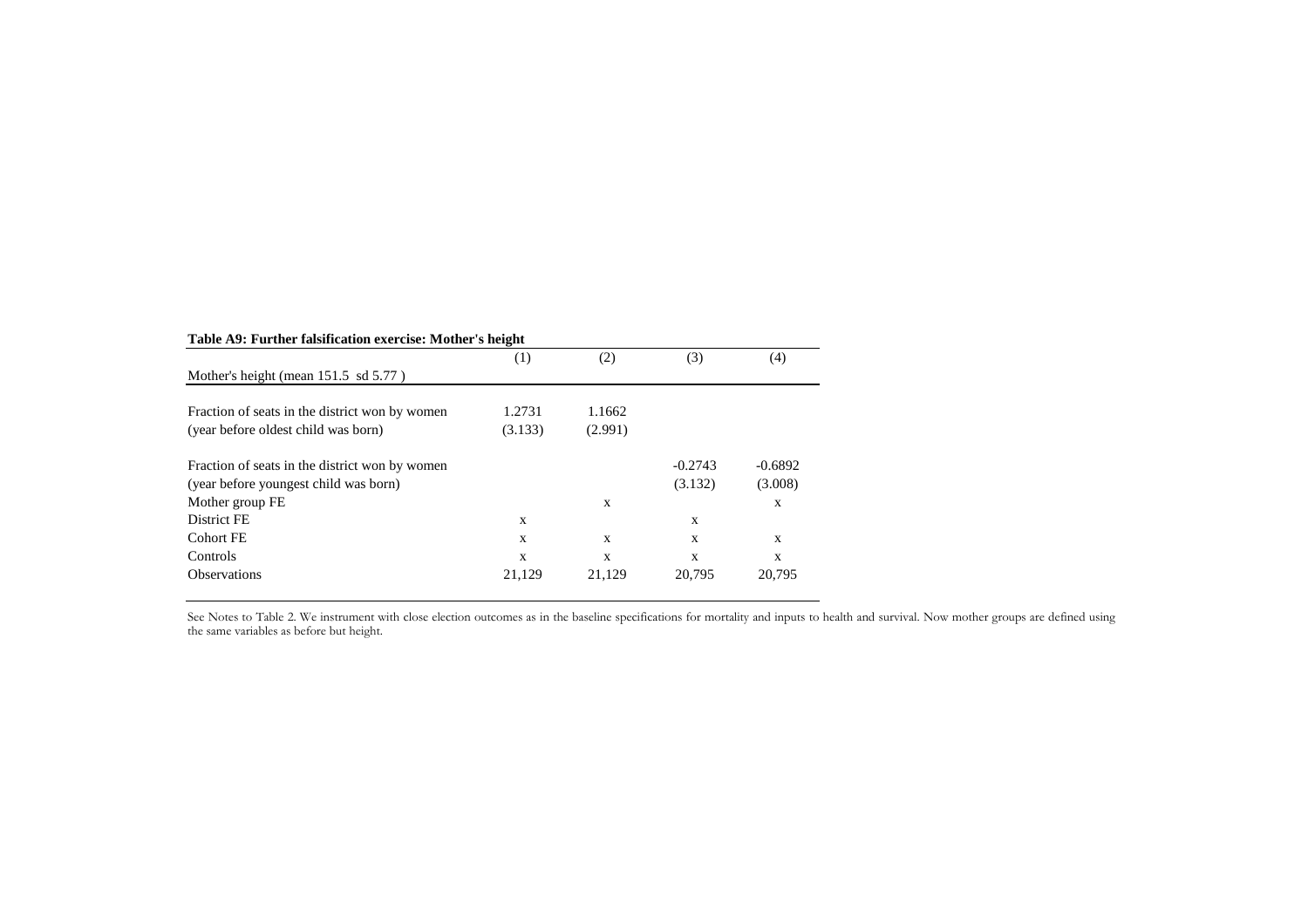|                                                        | <b>OLS</b> | 2SLS           | 2SLS         | 2SLS         |
|--------------------------------------------------------|------------|----------------|--------------|--------------|
|                                                        | 1          | $\mathfrak{2}$ | 3            | 4            |
|                                                        |            |                |              |              |
| Fraction of seats in district won by female politician | 0.0155     | 0.0483         | 0.0219       | 0.0104       |
|                                                        | (0.014)    | (0.059)        | (0.074)      | (0.074)      |
| District FE                                            | X          | X              |              |              |
| Cohort FE                                              | X          | X              | X            | X            |
| Mother FE                                              |            |                | X            | X            |
| Controls                                               |            |                |              | X            |
| Margins                                                |            | 3rd ord pol.   | 3rd ord pol. | 3rd ord pol. |
| Full sample                                            |            |                |              |              |
| Observations                                           | 63,876     | 63,876         | 63,876       | 63,876       |
| Number of mothers                                      |            |                | 17,647       | 17,647       |

**TABLE A10: Post-neonatal mortality**

See Notes to Table 2. The baseline model is col. <sup>6</sup> of Table 2, the difference being that the dependent variable neonatal moratality is replaced with post-neonatal mortality. The absence of any effects may be because (a) postneonatal mortality is necessarily conditional upon (endogenous) survival through the neonatal period, (b) attribution of neonatal mortality to state policy interventions that improve antenatal and early postnata<sup>l</sup> care is clearer than is the case for post-neonata<sup>l</sup> mortality, which is more sensitive to household-level variables including nutritional investments in children and the hygiene, sanitation and pollution levels in the household, or (c) neonatal mortality is more sensitive to investments in mothers (as oppose<sup>d</sup> to children) than post-neonata<sup>l</sup> mortality.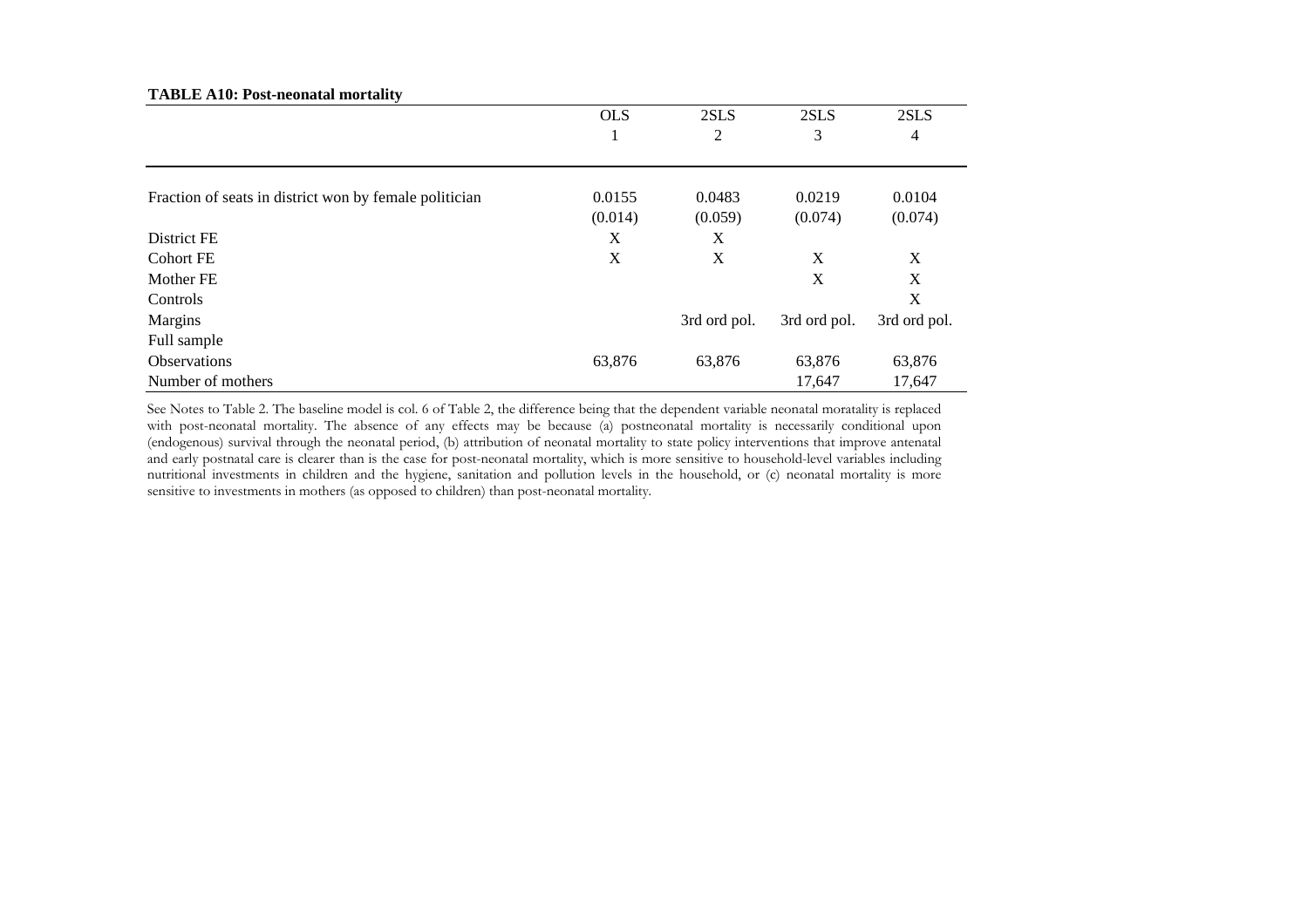# **Table A11: Mortality rates for older children**

|                                   | (1)          | (2)       | (3)       |
|-----------------------------------|--------------|-----------|-----------|
| Mortality rates (age)             | $0 - 4$      | $5-9$     | $10-14$   |
|                                   |              |           |           |
| Fraction of seats in the district | $-0.0654$    | $-0.0258$ | $-0.0574$ |
| won by a female                   | (0.124)      | (0.055)   | (0.043)   |
| Controls                          | X            | X         | X         |
| <b>Year Dummies</b>               | X            | X         | X         |
| Mother FE                         | $\mathbf{x}$ | X         | X         |
| <b>Observations</b>               | 60,812       | 44,860    | 30,754    |
|                                   |              |           |           |
| Number of mothers                 | 16,001       | 12,075    | 8,755     |

See Notes to Table 2. We instrument with close election outcomes as in the baseline specifications for mortality and inputs to health and survival.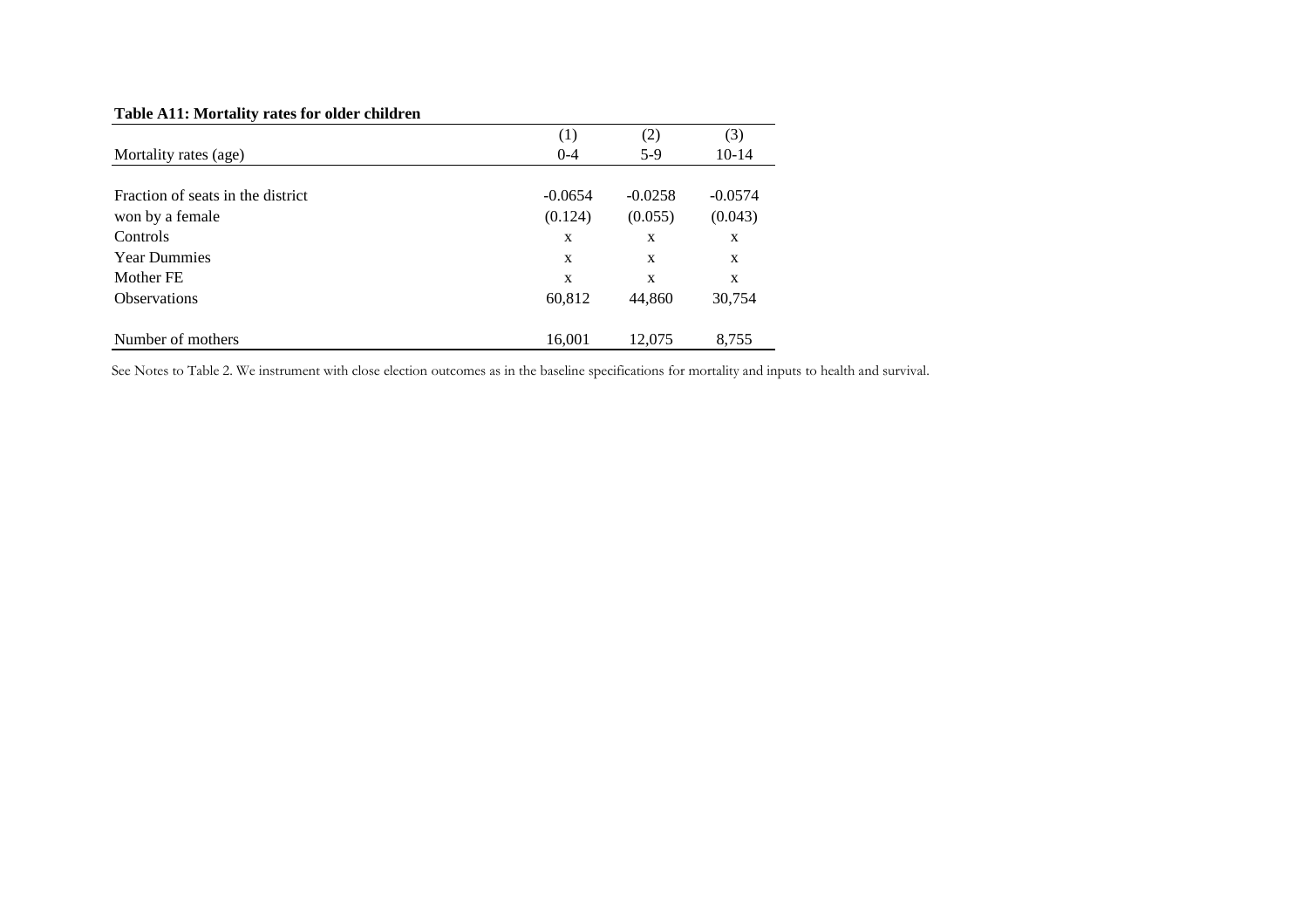|                                                    |         | 2       | 3         |         |            | <sub>6</sub> |             | 8           |
|----------------------------------------------------|---------|---------|-----------|---------|------------|--------------|-------------|-------------|
| Dependent variable:                                | birth   | birth   | birth     | birth   | female     | female       | female      | female      |
|                                                    | 2SLS    | 2SLS    | 2SLS      | 2SLS    | 2SLS       | 2SLS         | 2SLS        | 2SLS        |
| Fraction of seats in the district won by a female. | 0.0913  | 0.0800  | $-0.0058$ | 0.0100  | $0.2997**$ | $0.3008**$   | $0.2533*$   | 0.2217      |
| politician                                         | (0.057) | (0.059) | (0.101)   | (0.082) | (0.125)    | (0.127)      | (0.147)     | (0.143)     |
| District FE                                        | X       | X       |           |         | X          | X            |             |             |
| <b>Cohort FE</b>                                   | X       | X       | X         | X       | X          | X            | X           | $\mathbf X$ |
| Mother FE                                          |         |         | X         | X       |            |              | $\mathbf X$ | X           |
| Controls                                           |         | X       |           | X       |            | X            |             | X           |
| <b>Observations</b>                                | 379,584 | 379,584 | 379,584   | 379,584 | 71,873     | 71,873       | 71,873      | 71,873      |
| Number of segid                                    |         |         | 25,171    | 25,171  |            |              | 18,842      | 18,842      |

#### **Table A12: Effect of Female Politicians on Births: Fertility and Gender of Birth**

See Notes to Table 2. As discussed in the text, we expan<sup>d</sup> the data to include for every mother <sup>a</sup> pane<sup>l</sup> of every year at which she was at risk of birth. We then estimate the probability of continuing fertility (1 if birth, <sup>0</sup> if not, in each year, for each woman) in columns 1-4 and the probability that the birth is female conditional upon birth in columns 5-8. Since columns 1-4 suggest that there is no endogeneity in birth, the conditioning on birth in columns 5-8 is unlikely to create any significant selectivity. The four columns in each set of regressions parallel the sequential specifications in Table 2. We instrument with close election outcomes as in the baseline specifications for mortality and inputs to health and survival.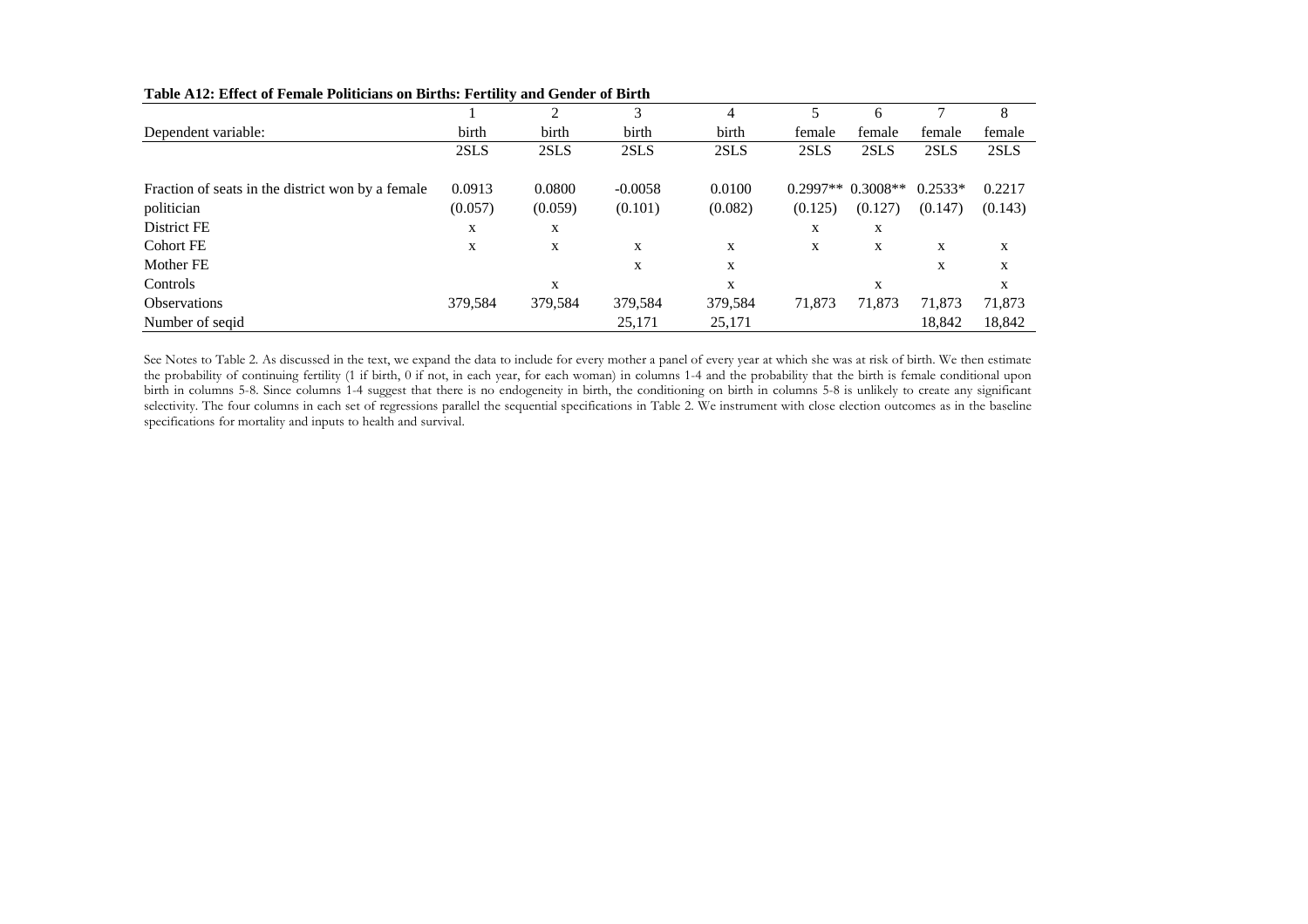### **Data Appendix**

**Electoral data** are collected from different volumes of the Statistical Reports on General Elections to State Legislative Assemblies. The election commission of India publishes a report for every state election. We have data at the constituency level for the 16 main states for elections held during 1967-2001. For aggregation of constituency data to the district level we use *State Elections in India,* a publication of the Election Commission which lists the constituencies included in each district in each election year together with Constituency Delimitation orders. Some districts have divided, some have been newly created and others have disappeared during the sample period. We use the 1991 census district definition and include only those districts that were intact over time. We dropped from the political data 196 districts that had changed boundaries since 1967. We lose a further 21 districts in merging the political data to the electoral data. The included and excluded districts have similar infant and neonatal mortality rates, healthseeking behaviours, year of birth, education of the mother and caste. Results are available from the authors on request. Most terms are defined in the text. Amongst controls we include the proportion of seats in the district won by each political party. Following Besley and Burgess (2002) we construct the following party groups. Congress parties include Indian National Congress, Indian National Congress Socialist Parties, and Indian National Congress. Hard Left parties include the Communist Party of India and the Communist Party of India Marxist Parties. Soft Left parties include Praja Socialist Party and Socialist Party. Janata parties include Janata, Lok Dal, and Janata Dal parties. Hindu parties include the Bharatiya Janata Party. Regional parties include Telegu Desam, Asom Gana Parishad, Jammu & Kashmir National Congress, Shiv Sena, Uktal Congress, Shiromani Alkali Dal, and other state specific parties.

### **Survival and Health Variables**

*Neonatal* mortality refers to death in the first month of life. *Infant* mortality measures mortality in the first year of life. To allow for age-heaping in the data at one and twelve months, we define the mortality indicators as inclusive of the terminal date. The samples used for regressions are adjusted to allow every child full exposure to the relevant risk. For example, for analysis of neonatal mortality we drop children born less than a month before the date of the survey.

*Place of delivery* is classified as being either home or at a facility and facilities are further classified as government *vs* private. We construct three indicators corresponding to these place alternatives. *Breastfeeding* is very prevalent in India so we do not use an indicator for whether or not it occurs. The NFHS data contain detailed information on initiation of breastfeeding and its duration. Its duration is often interrupted by disease or death of the child or illness of the mother, so we do not use it. Instead, we define an indicator for whether or not the mother initiated breastfeeding in the first 24 hours following a birth. Indian and especially Hindu mothers often sacrifice the first milk, containing colostrum, to the earth as a matter of tradition. Colostrum contains nutrients and antibodies that are especially important in an environment where under-nutrition and disease are prevalent. *Antenatal care* is measured as the number of visits sought from a health worker.

*Migration and other sample restrictions*- Some births in the sample occurred when the mother was at a place other than her current residence. As we do not have the date of migration, we apply a stricter criterion than necessary, restricting the sample to mothers for whom all births occurred in the mother's current place of residence. If we ignore migration status, the potential sample contains 129,417 births to 33,779 mothers (column 2, Table A8). Conditioning upon the index child being born in the location of the mother at the survey date lowers this to 102,748 births of 27,633 mothers (column 3, Table A8). The restriction employed in Table 2 (column 6), which is that all births of a mother in the sample occurred in her current place of residence limits the sample further to 71,498 births of 18,754 mothers.

*Issues with retrospective fertility data*: The data used for the analysis of neonatal and infant mortality are wedge-shaped because of an upper limit on the age of women at the time of interview. In particular, older births in the data are born disproportionately of women who were young at the time of birth (Rindfuss et. al. 1982), and the sample of women, while representative at the date of survey, becomes increasingly unrepresentative in age at birth as we go further back